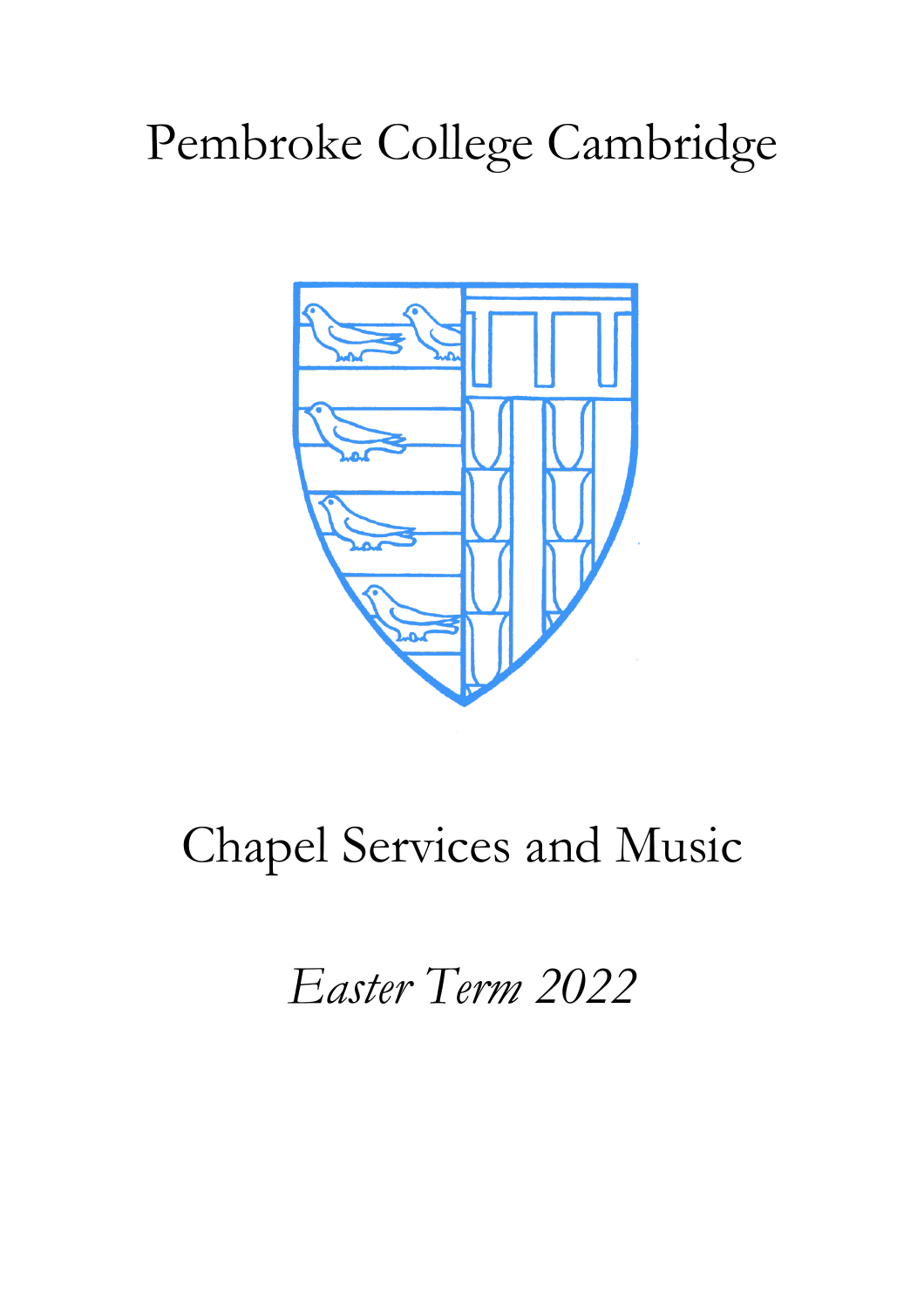# **The Chapel and Choirs of Pembroke College**

Pembroke College, founded in 1347 by Marie de St Pol, Countess of Pembroke, is the third oldest of the Cambridge colleges. The Chapel, built after the Civil War by Christopher Wren, was a breath of fresh air in the tired late Gothic of C17th England. The striking marble floor, the intricate plaster roof, and the glowing ancient woodwork make it a jewel-like and truly lovely space. This physical and inherited beauty is brought to life regularly by sacred music and profound traditional and modern words and prayers.

The **Chapel Choir** sings for the majority of the services in Chapel, directed by Anna Lapwood. Alongside undergraduate and graduate members of Pembroke can be found singers from other colleges, other universities, and working professionals from Cambridge. The Choir's main responsibility is contributing to worship in the College's chapel; as well as Sunday Eucharist and Evensong, there are regular midweek services, some of which give local schoolchildren the opportunity to experience high quality music-making in the Anglican choral tradition. There are also seasonal concerts performing larger-scale works with orchestra, recent highlights of which include Haydn's Nelson Mass and Bach's Magnificat. The Chapel Choir participates in regular education work, both in the UK and further afield, most recently travelling to Thailand for two weeks of concerts and workshops. An ongoing collaboration with the Muze Trust led the choir to undertake a tour to Zambia in 2017, and they will be returning there soon. Closer to home, the Choir hosts children from Pembroke House in Walworth, London, for a day of music workshops every year. Unusually amongst Oxbridge choirs, Pembroke Choir also has a number of exciting popular collaborations. They sang alongside Eric Idle, have appeared on tour with Gareth Malone and The Swingles, and have recorded twice at Abbey Road Studios. These collaborations provide a refreshing contrast to the choir's more typical program of concerts in Cambridge, London, and frequent tours both throughout the UK and around the world. **Weekly Service Schedule**

# **Wednesdays**

18:15 – Evensong sung by the Pembroke College Girls' Choir 21:30 – Compline sung by the Pembroke College Chapel Choir **Sundays**

10:15 – Sung Eucharist

18:00 – Evensong sung by the Pembroke College Chapel Choir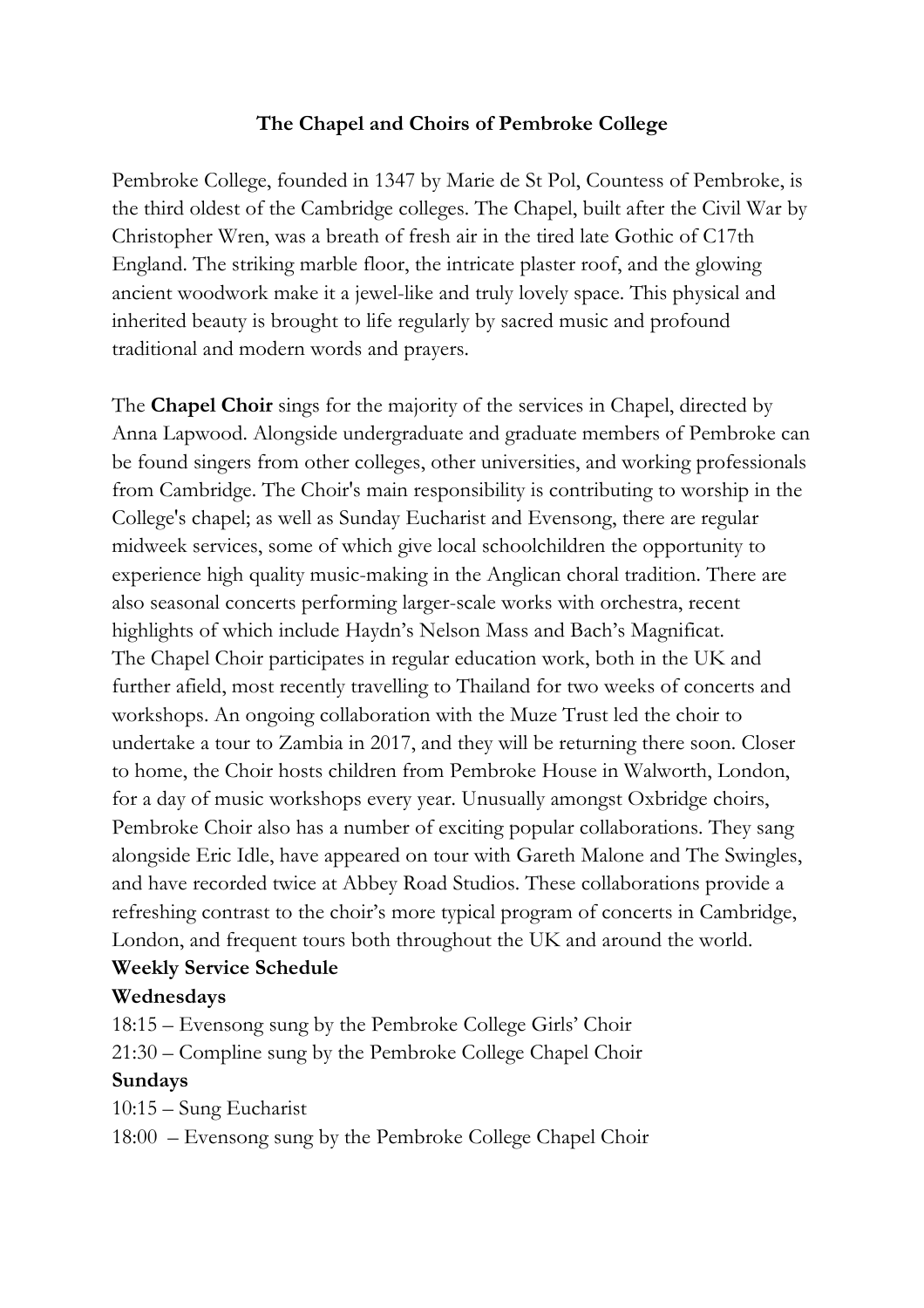The **Girls' Choir**, made up of Girls aged 11-18, sings Evensong every Wednesday at 18:15, and joins the Chapel Choir for special occasions. The Choir brings together girls between the ages of 11-18 from schools around Cambridge, helping them experience life as a chorister in a Cambridge College. The Choir provides a comprehensive musical education, with two rehearsals every week alongside Choral Evensong. The Choir focuses on musical excellence, performing at a professional level on a weekly basis alongside regular concerts and recordings. The Choir is grateful for the continued support of our Patron, Pembroke alumna and clarinettist Emma Johnson MBE.

Every Sunday morning, members of the Chapel Choir sing Eucharist, directed by Andreana Chan and Anna Lapwood.

Sunday Evensong is followed by drinks in the Old Library, and Compline is followed by drinks in the Chapel.

The Chapel has two organs. The **main organ** was provided by Charles Quarles in 1708, although there is a long-standing tradition that it was actually built by Bernard Smith. After many changes, it was rebuilt by N.P. Mander in 1980, using the old cases and some ranks of pipes to recreate an organ in historic style. When completed, this was for some time the only serious attempt made to recreate an early English church organ (as opposed to a chamber organ). It has generated a great deal of interest into this genre and has been the subject of considerable discussion. The **Chamber Organ** was built by Bernard Aubertin and arrived in the College in 2008. The Chapel also houses a two-manual **harpsichord**, a gift from David (Galbraith) Woods to the College in 2016. It was built in 1976 by Anthony Holbrook in the French Style.

This term, our music list continues to highlight the music of underrepresented composers, with at least one piece in each service written by a female or ethnicminority composer. To hear more about our work in this area please talk to the Director of Music.

Director of Music *Anna Lapwood* Organ Scholar *Andreana Chan*  Organist *Saul Knights* 

Chaplain *Rev'd Dr James Gardom*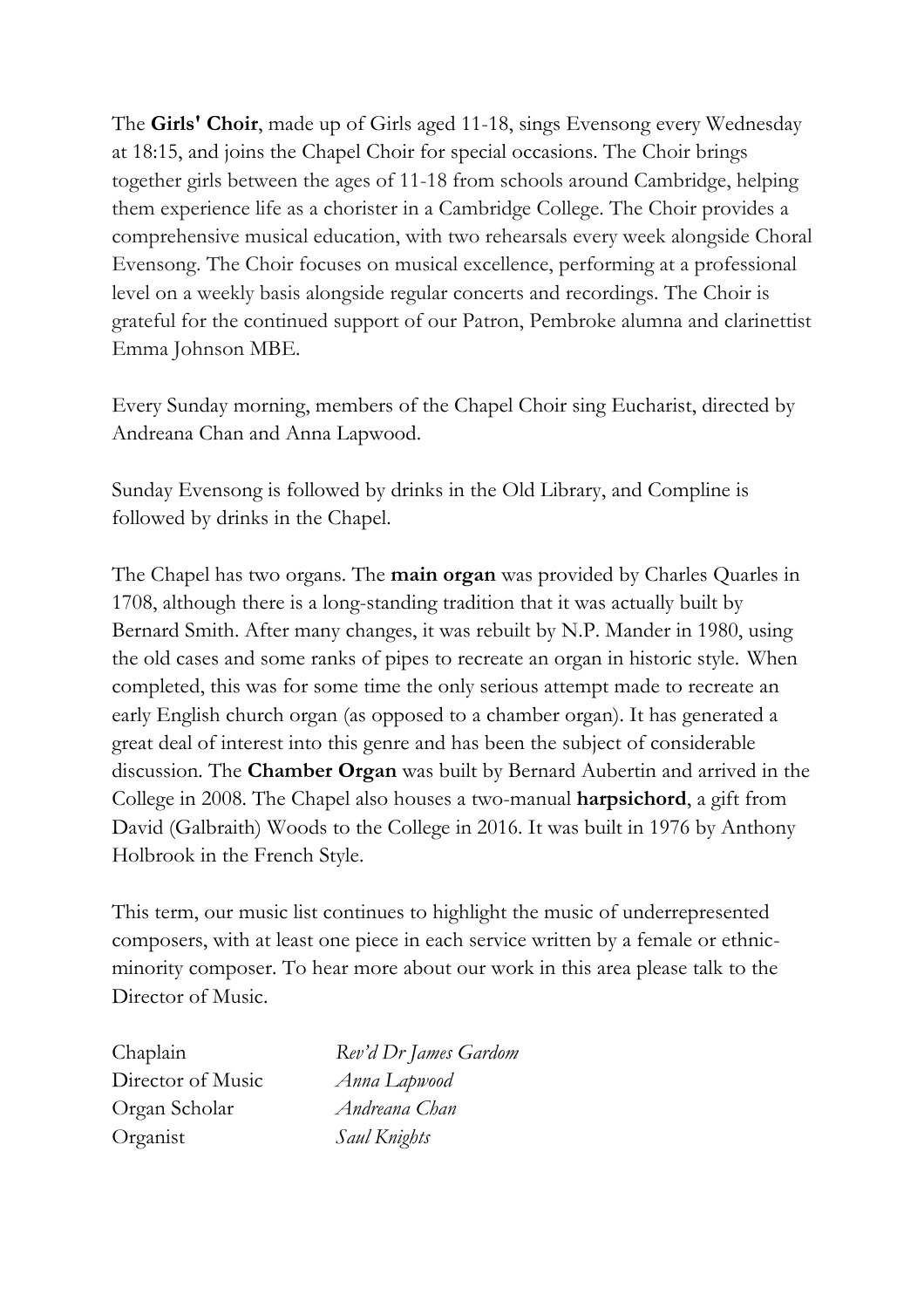# **Wednesday 27th April**

*6:15pm - Choral Evensong (Girls' Choir)*

| Introit          | Kristina Arakelyan You Know Me    |
|------------------|-----------------------------------|
| <b>Responses</b> | Owain Park                        |
| Psalm            | 33                                |
| Canticles        | Malcolm Archer Berkshire service  |
| Anthem           | <i>Ireland</i> Ex Ore Innocentium |
| Hymn             | 120                               |

*9:30pm - Choral Compline* 

| Introit | Eleanor Daley Grandmother Moon  |
|---------|---------------------------------|
| Psalm   |                                 |
| Anthem  | Kate Rusby Underneath the Stars |

*10:15 – Choral Eucharist*

| <b>Offertory</b> | Stephanie Martin Ave verum corpus |
|------------------|-----------------------------------|
| Anthem           | Healey Willan Rise up, my love    |
| <b>Hymns</b>     | 115, 276 $\ddot{\rm n}$           |

*6 pm – Choral Evensong*

| Introit   | Lucy Walker My Heart O God      |
|-----------|---------------------------------|
| Responses | Sarah MacDonald                 |
| Psalm     | 30                              |
| Canticles | <i>Murrill</i> in E             |
| Anthem    | Byrd Laudibus in Sanctis        |
| Hymns     | 121, 120                        |
| Sermon    | Rev'd Dr James Gardom, the Dean |
|           |                                 |

# **Wednesday 4th May**

*6:15pm - Choral Evensong (Girls' Choir)* 

| Introit          | Mendelssohn If with all your hearts             |
|------------------|-------------------------------------------------|
| <b>Responses</b> | Owain Park                                      |
| Psalm            | 66.1-6                                          |
| Canticles        | <i>Watson</i> in $F$                            |
| Anthem           | Kerensa Briggs Seek ye first the kingdom of God |
| Hymn             | 296                                             |

**Sunday 1st May** 3rd Sunday of Easter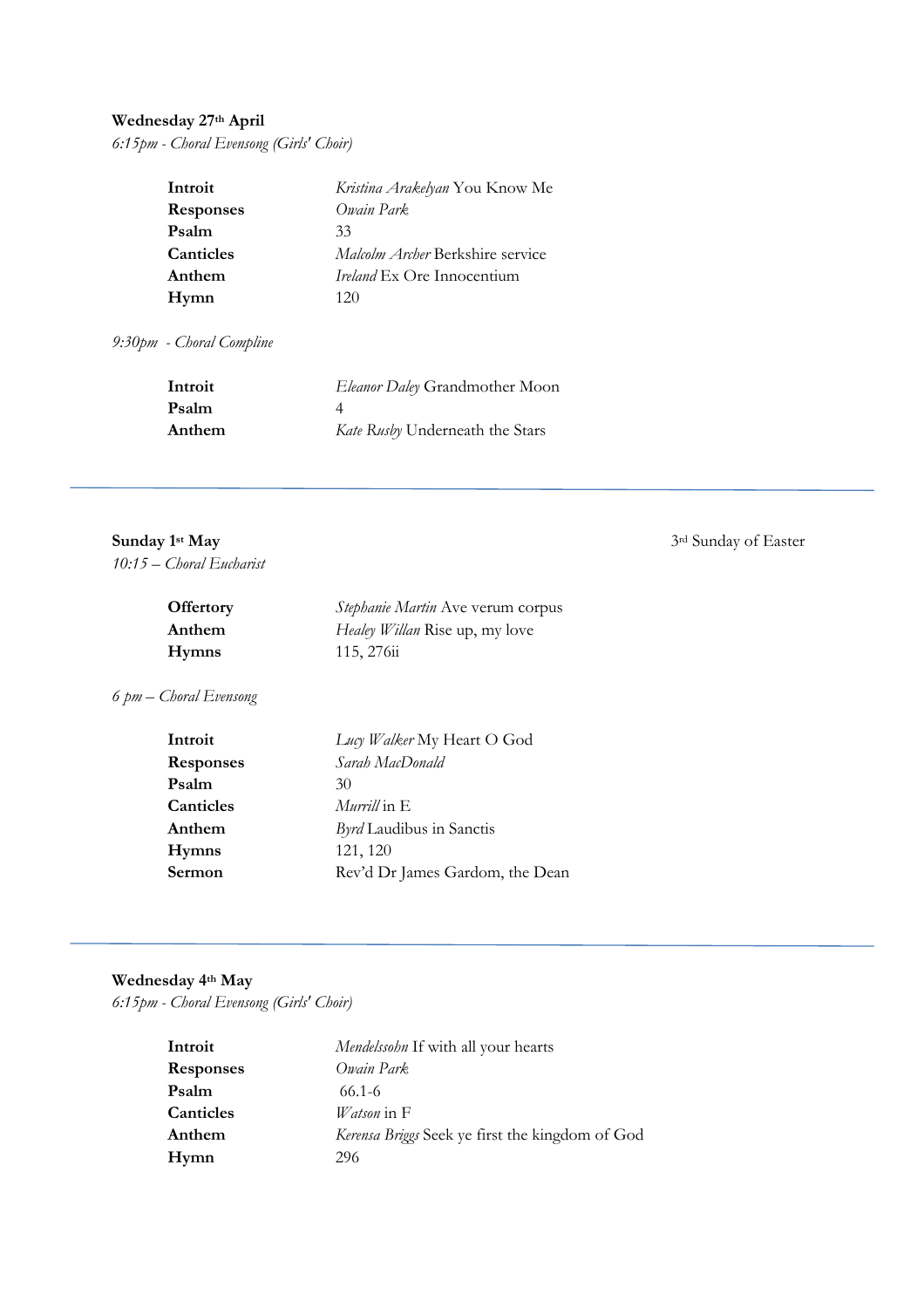### *9:30pm - Choral Compline*

| Introit | Roderick Williams The Lord's Prayer |
|---------|-------------------------------------|
| Psalm   | 31                                  |
| Anthem  | Elgar arr. John Cameron Lux Aeterna |

*10:15 – Choral Eucharist*

**Sunday 8th May** 4th Sunday of Easter

| <b>Offertory</b> | Eleanor Daley Upon your heart              |
|------------------|--------------------------------------------|
| Anthem           | Bairstow Let all mortal flesh keep silence |
| <b>Hymns</b>     | 120.273                                    |

*6pm – Choral Evensong (Chapel Choir) celebrating the Commemoration of Benefactors* 

| Introit      | Lucy Walker Today                |
|--------------|----------------------------------|
| Psalm        | Parry Psalm 122 (I was Glad)     |
| Canticles    | Stanford Te Deum in Bb           |
| <b>Hymns</b> | Old Hundredth                    |
| Sermon       | Rev'd Dr Isidore Katsos PEM 2013 |
|              |                                  |

### **Monday 9th May**

*6pm – Joint Evensong with the St John's Voices, St John's College Chapel*

| <b>Responses</b> | Sarah MacDonald                           |
|------------------|-------------------------------------------|
| Canticles        | Forbes L'Estrange King's College Service  |
| Anthem           | <i>Finzi</i> Lo, the full final sacrifice |

### **Wednesday 11th May**

*6:15pm – Choral Evensong (Girls' Choir)* 

| Introit          | Boulanger Cantique        |
|------------------|---------------------------|
| <b>Responses</b> | Owain Park                |
| Psalm            | 47                        |
| Canticles        | Ben Parry in A            |
| Anthem           | Owain Park Cradle Lullaby |
| Hymn             | 368                       |

*9:30pm - Choral Compline* 

| Introit | Eleanor Daley Set me as a seal        |
|---------|---------------------------------------|
| Psalm   | 91                                    |
| Anthem  | <i>Eric Whitacre</i> The Seal Lullaby |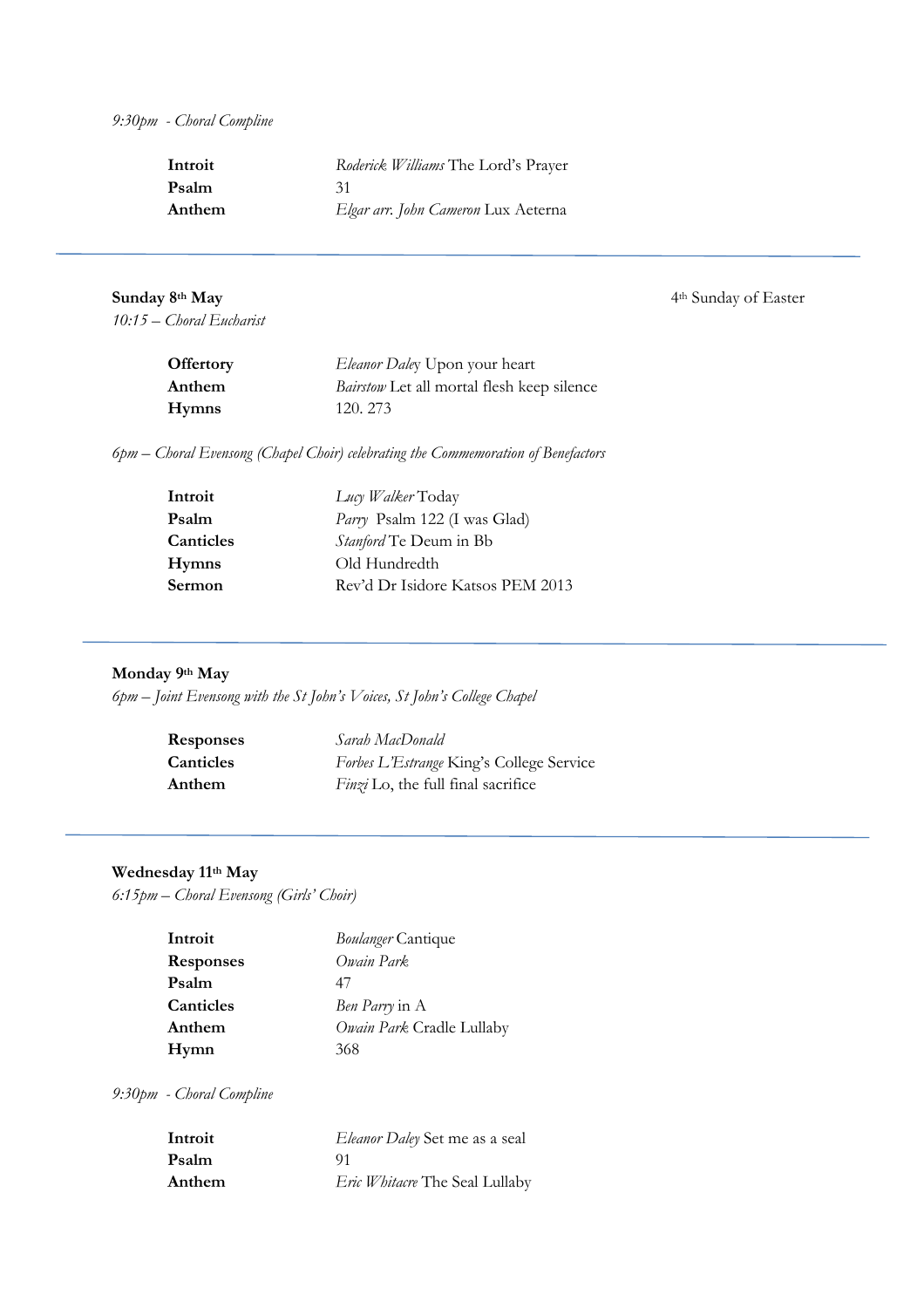# **Sunday 15<sup>th</sup> May** 5<sup>th</sup> Sunday of Easter

*10:15 – Choral Eucharist*

| <b>Offertory</b> | <i>Duruflé</i> Notre père                             |
|------------------|-------------------------------------------------------|
| Anthem           | $\Delta$ <i>my Beach</i> With prayer and supplication |
| <b>Hymns</b>     | 439 (omit v3,4), 285                                  |

### *6pm – Choral Evensong (Chapel Choir)*

| Introit          | Owain Park Awake my soul                      |
|------------------|-----------------------------------------------|
| <b>Responses</b> | Lucy Walker                                   |
| Psalm            | 138                                           |
| Canticles        | Kerensa Briggs Gloucester Service             |
| Anthem           | Harris Bring us, O Lord God                   |
| <b>Hymns</b>     | 262, 368                                      |
| Sermon           | Rev'd Dr Helen Dawes, Principal Wescott House |

#### **Wednesday 18th May**

*6:15 – Evensong sung by the Girls' Choir and the upper voices of the Chapel Choir* 

| Introit          | Kerensa Briggs Seek ye, first, the kingdom of God |
|------------------|---------------------------------------------------|
| <b>Responses</b> | Owain Park                                        |
| Psalm            | 99                                                |
| Canticles        | Kerensa Briggs Windsor service                    |
| Anthem           | Holst Ave Maria                                   |
| Hymn             | Coe Fen                                           |

*9:30pm – Choral Compline sung by the lower voices of the Chapel Choir* 

| Psalm   | 91                             |
|---------|--------------------------------|
| Introit | <i>Anna Lapwood</i> O Nata Lux |
| Anthem  | Michael Sandvik My Prayer      |

**Sunday 22<sup>nd</sup> May** 6<sup>th</sup> Sunday of Easter *10:15 – Choral Eucharist*

**Offertory** *Tchaikovsky* The Crown of Roses **Anthem** *Melissa Dunphy* If thou wilt be perfect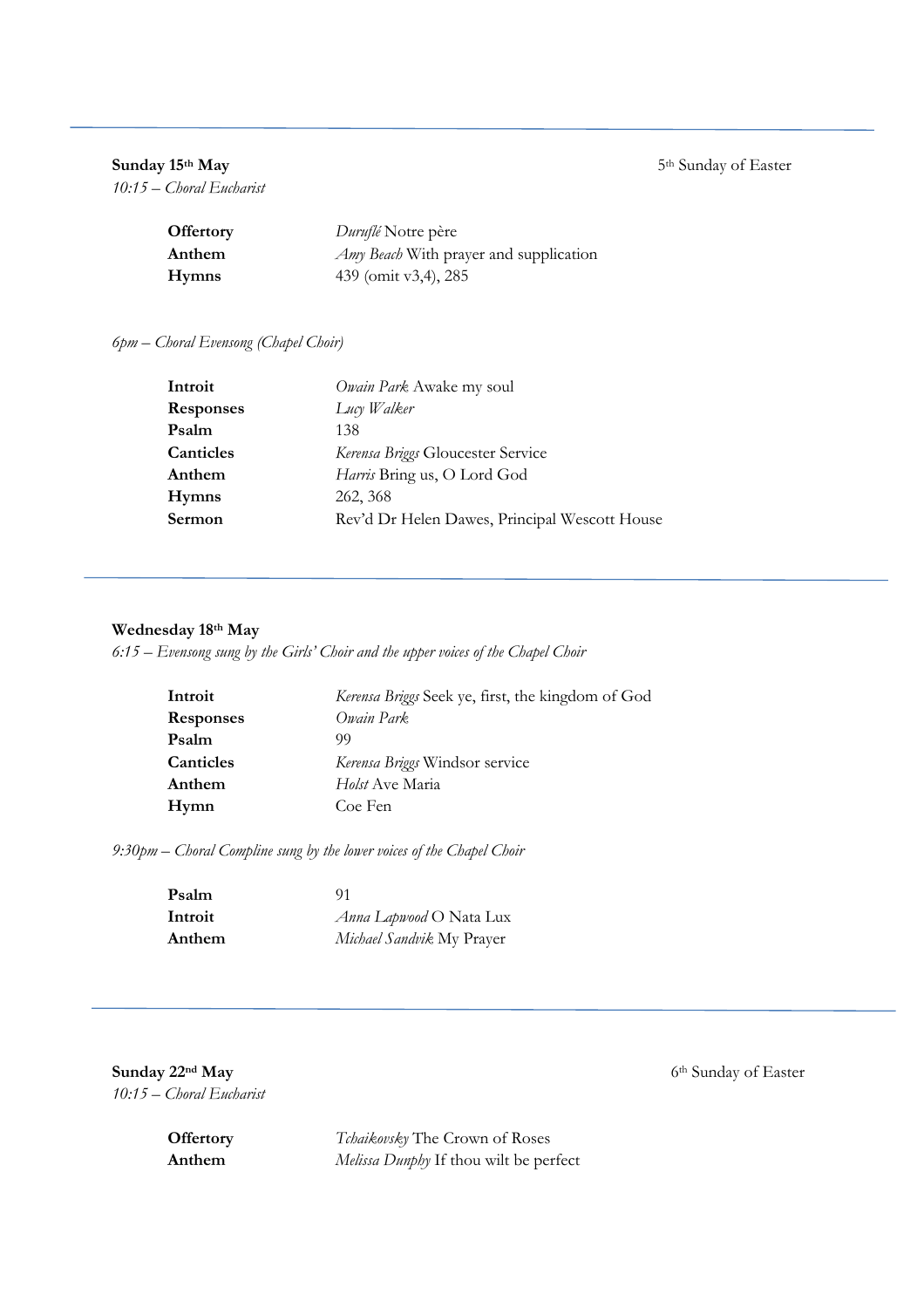### *6pm – Choral Evensong*

| Introit          | <i>Imogen Holst</i> A hymne to Christ                         |
|------------------|---------------------------------------------------------------|
| <b>Responses</b> | MacDonald                                                     |
| Psalm            | 67                                                            |
| Canticles        | <i>Palestrina</i> Primi Toni                                  |
| Anthem           | Bruckner Os Justi                                             |
| Hymns            | 271, 336                                                      |
| Sermon           | Rev'd Rachael Gledhill PEM 2017 Curate of St Barnabas Dulwich |
|                  |                                                               |

# **Wednesday 25th May** Ascension

*6:15 – Girls' Choir Evensong* 

| Introit          | Ben Ponniah Litany to the Holy Spirit |
|------------------|---------------------------------------|
| <b>Responses</b> | Owain Park                            |
| Psalm            | 15                                    |
| Canticles        | <i>Sarah MacDonald</i> in Ab          |
| Anthem           | Mendelssohn $O$ for the wings         |
| Hymn             | 130                                   |

*9:30pm - Choral Compline* 

| Introit | Imogen Holst Agnus Dei            |
|---------|-----------------------------------|
| Psalm   | 134                               |
| Anthem  | <i>Gustav Holst</i> Nunc Dimittis |

# **Sunday 29th May** Ascension

*10:15 – Choral Eucharist*

| <b>Offertory</b> | Stainer God so loved the world |
|------------------|--------------------------------|
| Anthem           | Philips Ascendit Deus          |

*6pm – Choral Evensong* 

| Introit          | <b>Byrd Sing Joyfully</b>                                    |
|------------------|--------------------------------------------------------------|
| <b>Responses</b> | Lucy Walker                                                  |
| Psalm            | 65                                                           |
| Canticles        | Rachel Portman                                               |
| Anthem           | <i>Finzi</i> God is gone up                                  |
| Hymns            | 128ii, 130                                                   |
| Sermon           | Rev'd Diana Johnson Priest in Charge, Riding Mill (St James) |
|                  |                                                              |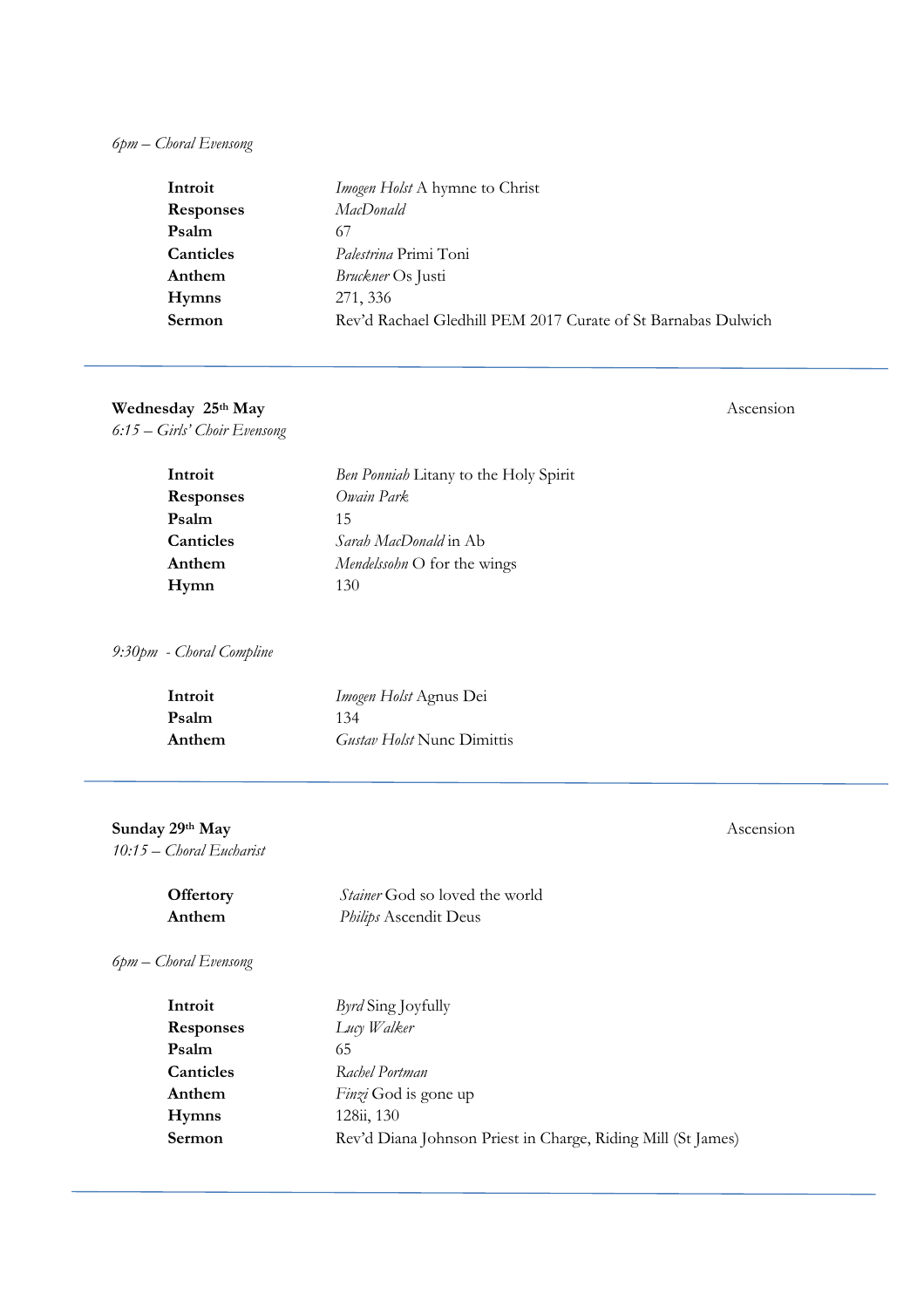### **Wednesday 1st June**

*9:30pm - Choral Compline* 

| Introit | <i>Purcell</i> Hear my Prayer |
|---------|-------------------------------|
| Psalm   |                               |
| Anthem  | Kerensa Briggs Hear my Prayer |

# **Sunday 5th June** Pentecost

*10:15 – Choral Eucharist* 

| <b>Offertory</b> | Rebecca Clarke Ave Maria |
|------------------|--------------------------|
| Anthem           | Grieg Ave Maris Stella   |

*6pm – Choral Evensong celebrating the Queen's Platinum Jubilee* 

| Introit          | Lucy Walker Today                      |
|------------------|----------------------------------------|
| <b>Responses</b> | Sarah MacDonald                        |
| Psalm            | 104.26-36                              |
| Canticles        | $Dyson$ in $D$                         |
| Anthem           | Malcolm Archer Let the Bright Seraphim |
| <b>Hymns</b>     | 137, 339                               |
| Sermon           | Rev'd Dr James Gardom, the Dean        |
|                  |                                        |

# **Wednesday 8th June**

*6:15pm - Choral Evensong (Girls' Choir)* 

| Introit          | Roxanna Panufnik Ubi Caritas     |
|------------------|----------------------------------|
| <b>Responses</b> | Owain Park                       |
| Psalm            | 137                              |
| Canticles        | Malcolm Archer Berkshire service |
| Anthem           | Eric Whitacre The Seal Lullaby   |
| Hymn             | 339                              |

*9:30pm - Choral Compline* 

| Introit | <i>Eric Whitacre A</i> boy and a girl |
|---------|---------------------------------------|
| Psalm   | 91                                    |
| Anthem  | Eleanor Daley In Remembrance          |

**Sunday 12th June** Trinity Sunday *10:15 – Choral Eucharist*

**Offertory** *Duruflé* Ubi caritas **Anthem** *Tchaikovsky* Hymn to the Trinity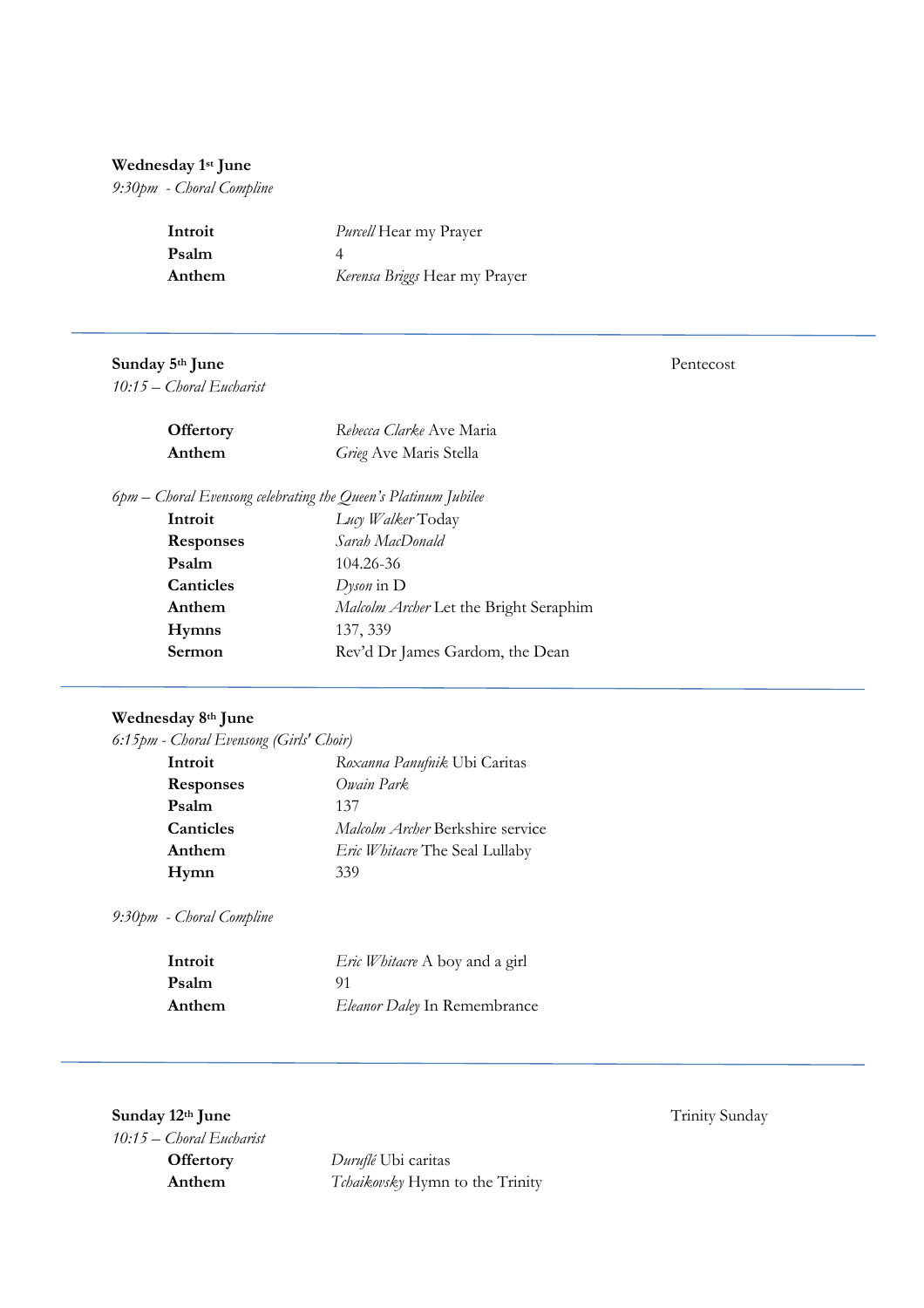# *6pm – Choral Evensong*

| Introit          | <i>Amy Beach Peace I leave with you</i> |
|------------------|-----------------------------------------|
| <b>Responses</b> | Lucy Walker                             |
| Psalm            | 8                                       |
| Canticles        | Brewer in D                             |
| Anthem           | Matthew Martin I Saw the Lord           |
| <b>Hymns</b>     | 393, 346                                |
| Sermon           | Lakshmi Piette. Lyn's House             |

# **Wednesday 15th June**

*6:15pm - Choral Evensong (Girls' Choir)* 

| Introit          | Owain Park Cradle Lullaby      |
|------------------|--------------------------------|
| <b>Responses</b> | Owain Park                     |
| Psalm            | 11                             |
| Canticles        | Wayne Marshall                 |
| Anthem           | Kristina Arakelyan You Know Me |
| Hymn             | 362 t 185                      |

# *9:30pm - Choral Compline*

| Introit | <i>Eriks Esenvalds</i> Stars |
|---------|------------------------------|
| Psalm   | 91                           |
| Anthem  | Laura Mvula Sing to the Moon |

# **Sunday 19th June** May Week

*10:15 – Choral Eucharist*

| <b>Offertory</b> | <i>Purcell</i> Remember not, Lord, our offences   |
|------------------|---------------------------------------------------|
| Anthem           | <i>Patricia Van Ness My heart is a holy place</i> |

# *6pm – Choral Evensong*

| Introit      | Melissa Dunphy Halcyon Days  |
|--------------|------------------------------|
| Responses    | Lucy Walker                  |
| Psalm        | 42.                          |
| Canticles    | Howells Collegium Regale     |
| Anthem       | Elgar Give unto the Lord     |
| <b>Hymns</b> | 362 t. 185, Coe Fen          |
| Sermon       | Lord Chris Smith, The Master |
|              |                              |